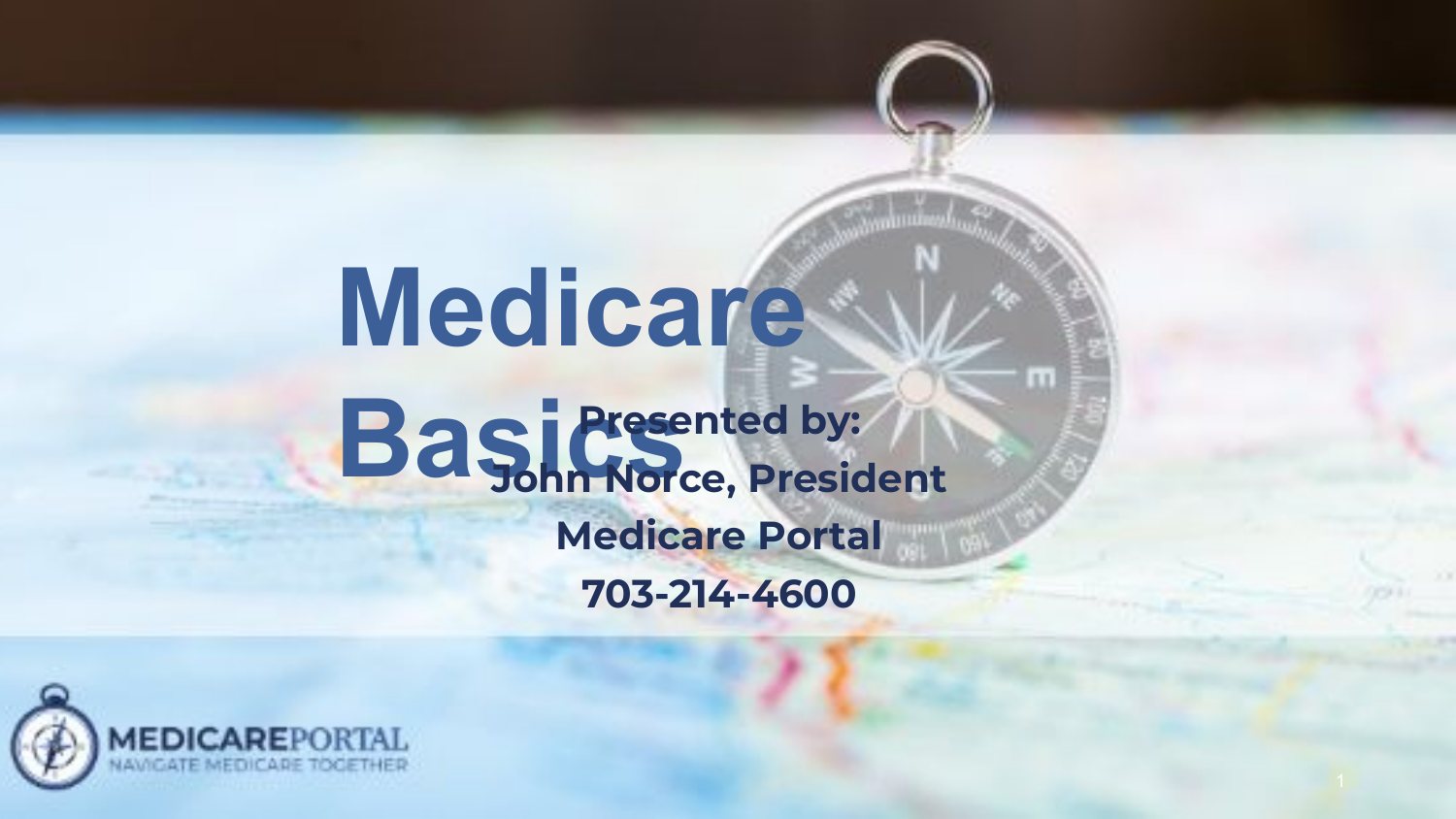If you're not confused, you're not paying attention.

- **Tom Peters**





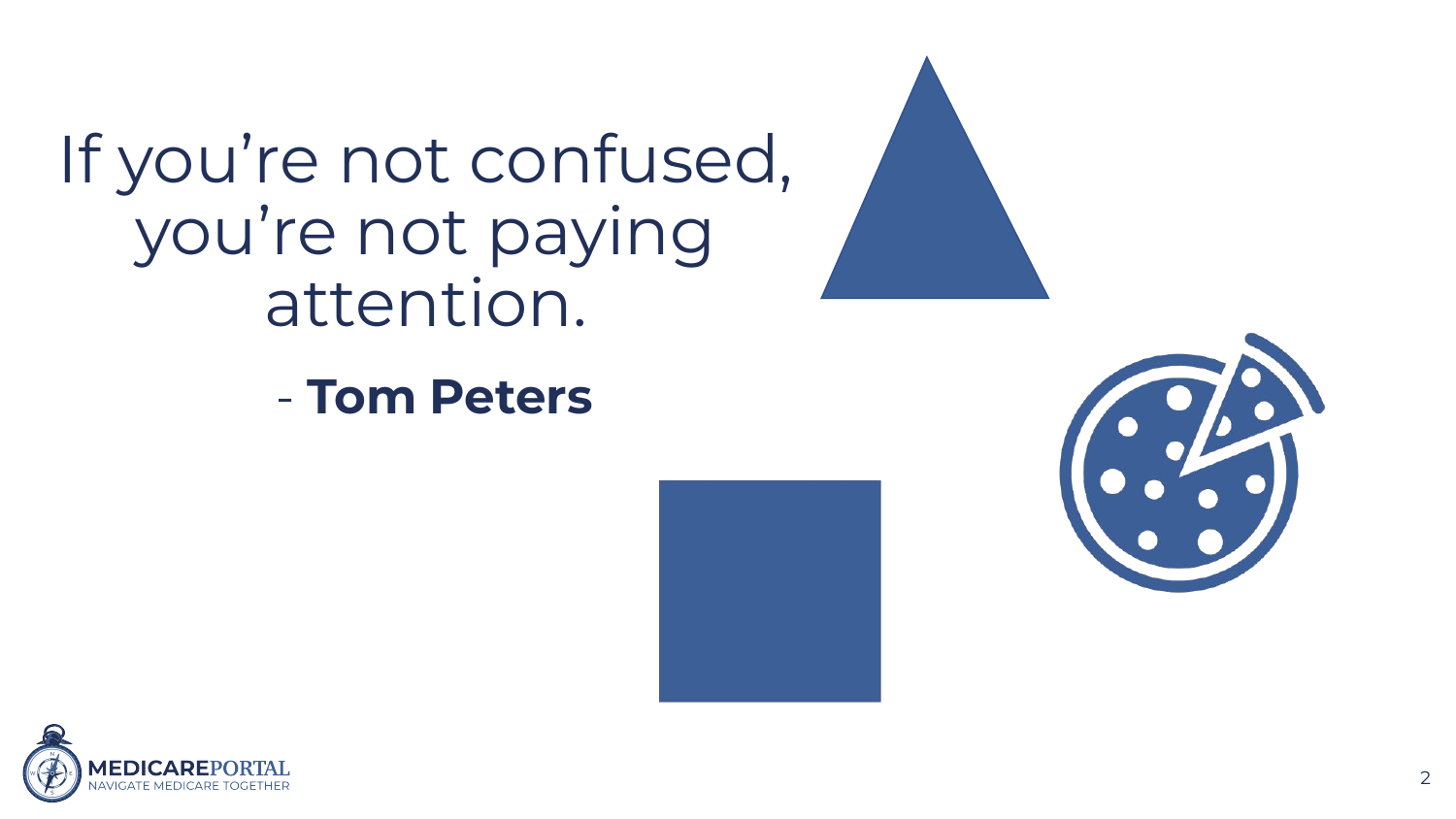# **What You Will Learn Today**

- •Medicare Eligibility
- •Medicare Enrollment
- •Medicare Parts A, B, C and D
- •Medicare Supplement
- •Medicare Costs
- How To Get Help

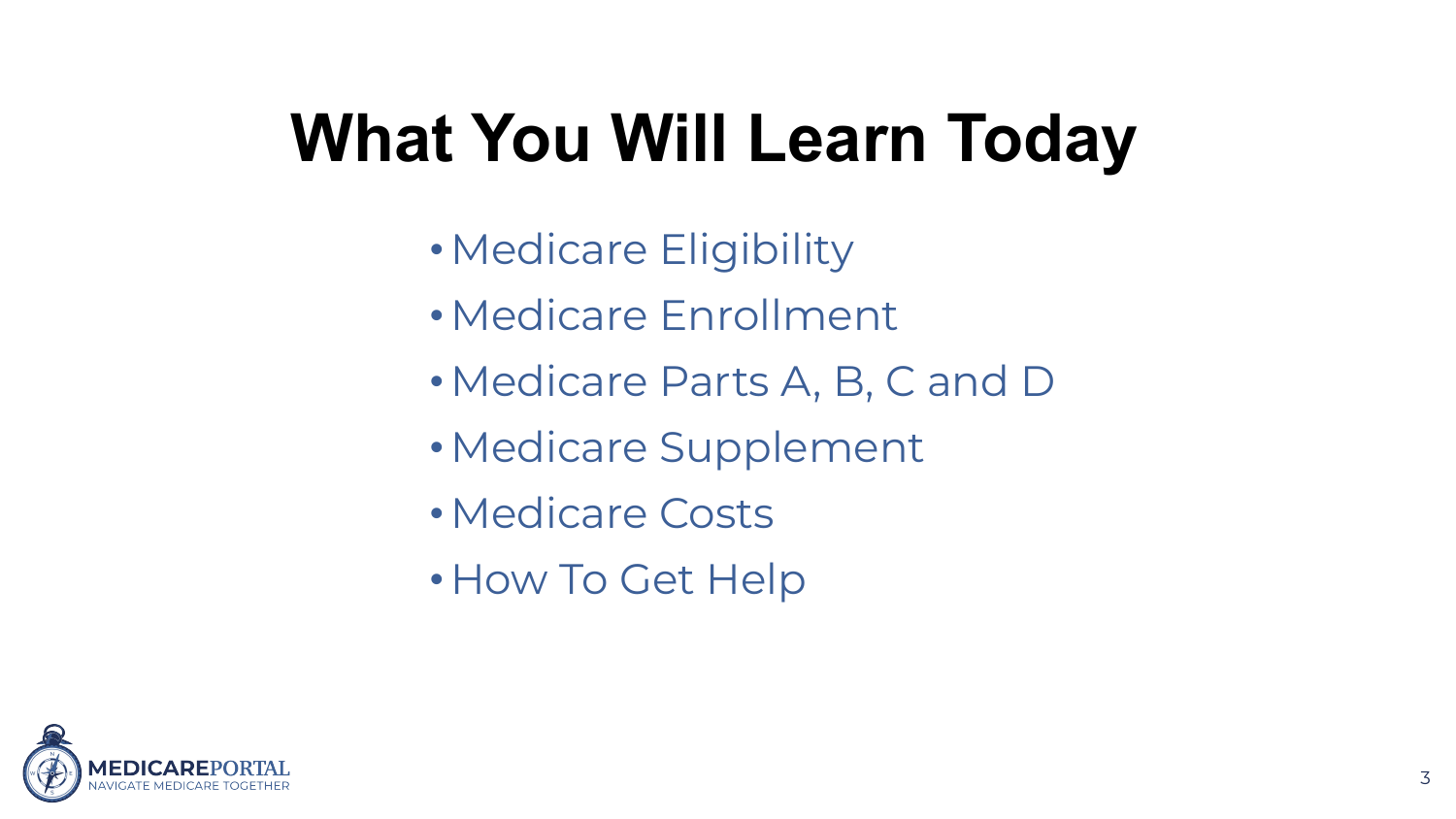# **Who's Eligible?**

#### **Requirements:**

- US citizens and legal residents
- Legal residents must live in the U.S. for at least 5 years in a row, including 5 years just before applying for Medicare

### **Additional Criteria:**

- Age 65 or older
- Younger than 65 with a qualifying disability
- Any age ESRD or ALS/Lou Gehrig's Disease

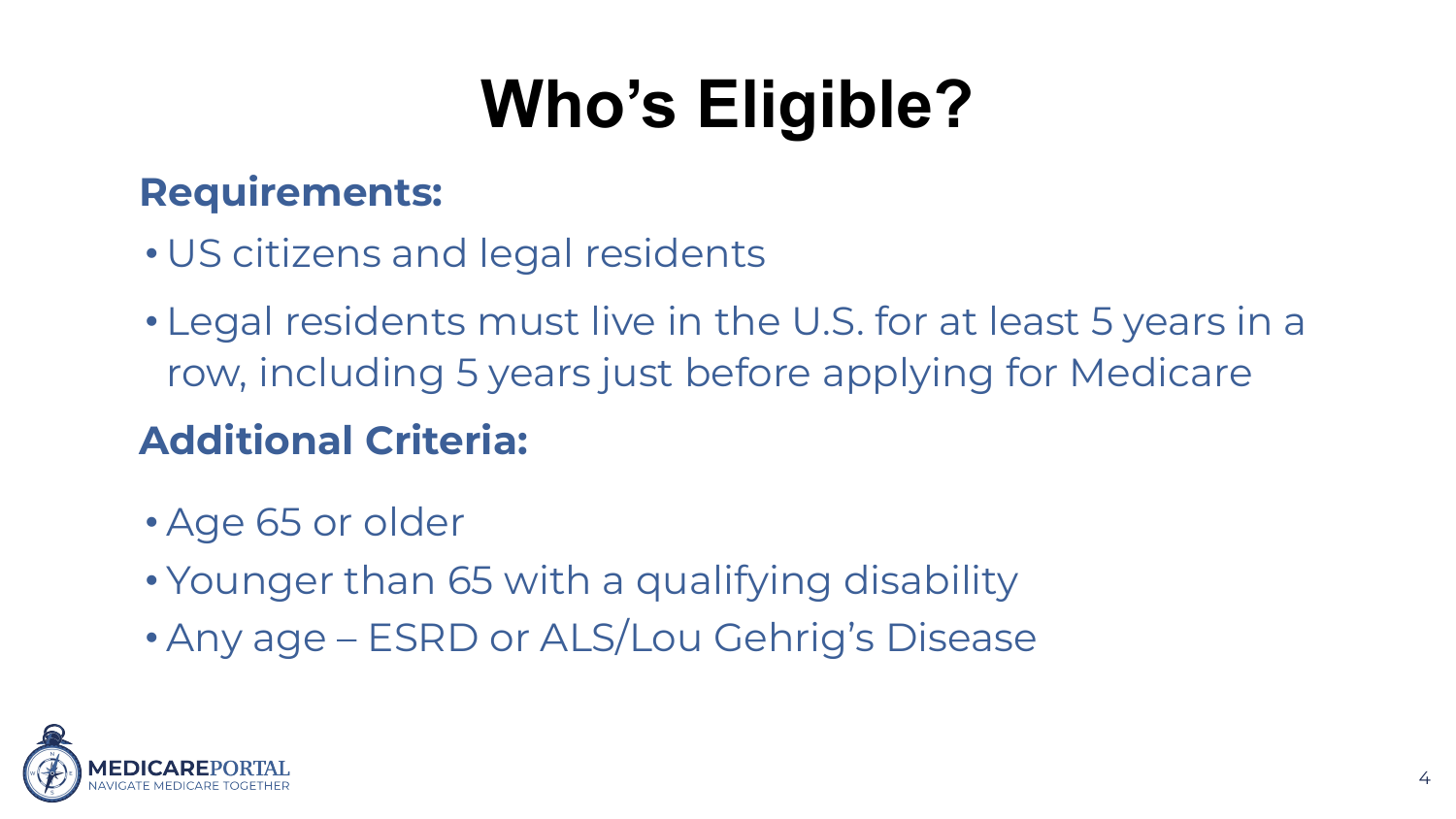### **What is Medicare?**

**Health insurance for American citizens age 65 and older and other eligible individuals.**

- 4 Parts A, B, C and D
- Original Medicare 1966 Part A (hospital) and Part B (medical).
- Part C 1997- All-in-one plans also known as Medicare Advantage.
- Part D 2006 Prescription drug plans.

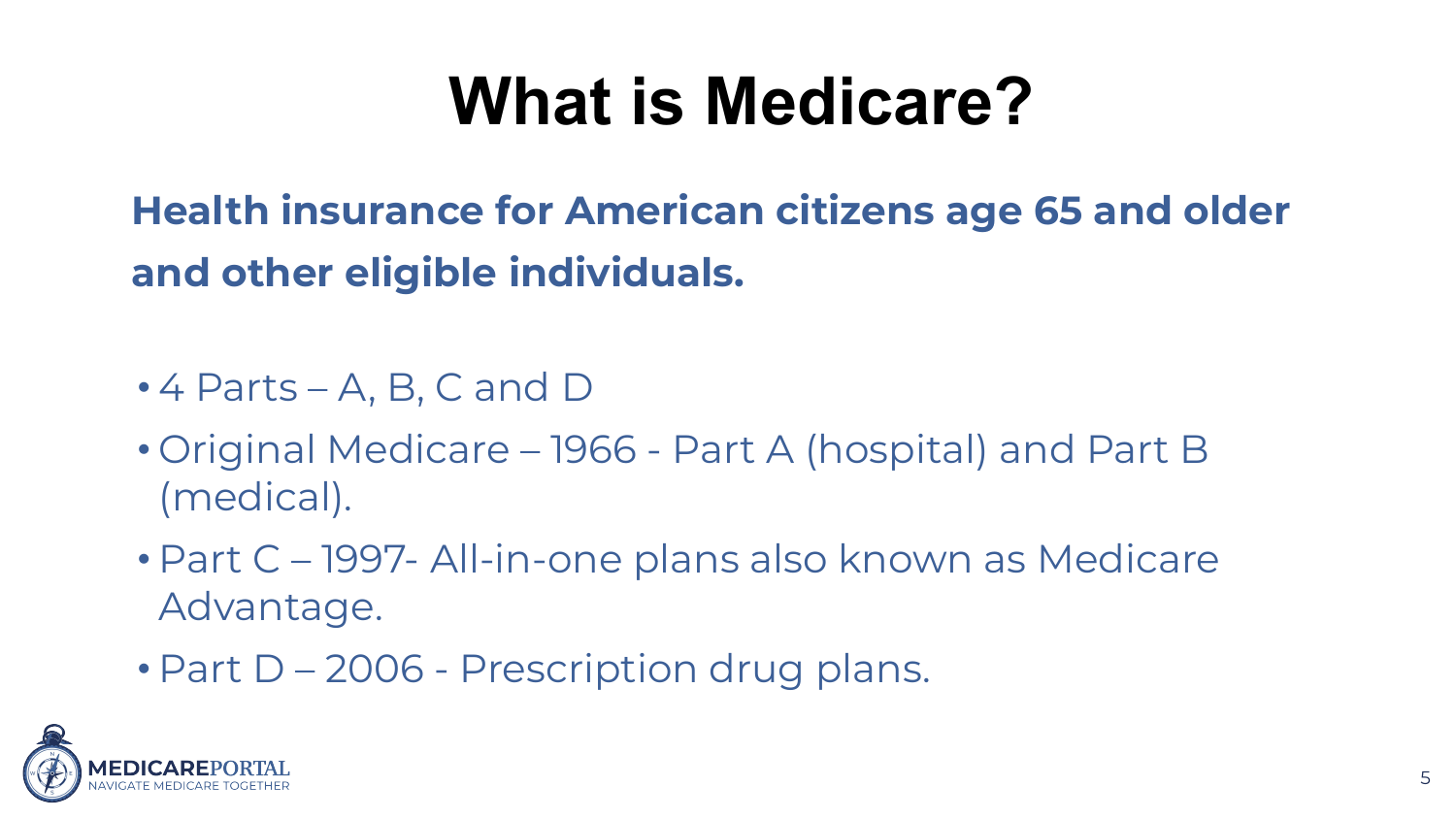## **What are my options?**

#### Optio

#### **Add one or both of the following Original**

**Medicare**

**Medicare Supplement Insurance** Offered by private companies



Covers some of the costs not paid by Original Medicare Parts A and B

**Medicare Part D** Offered by private companies



Part D covers prescription drugs

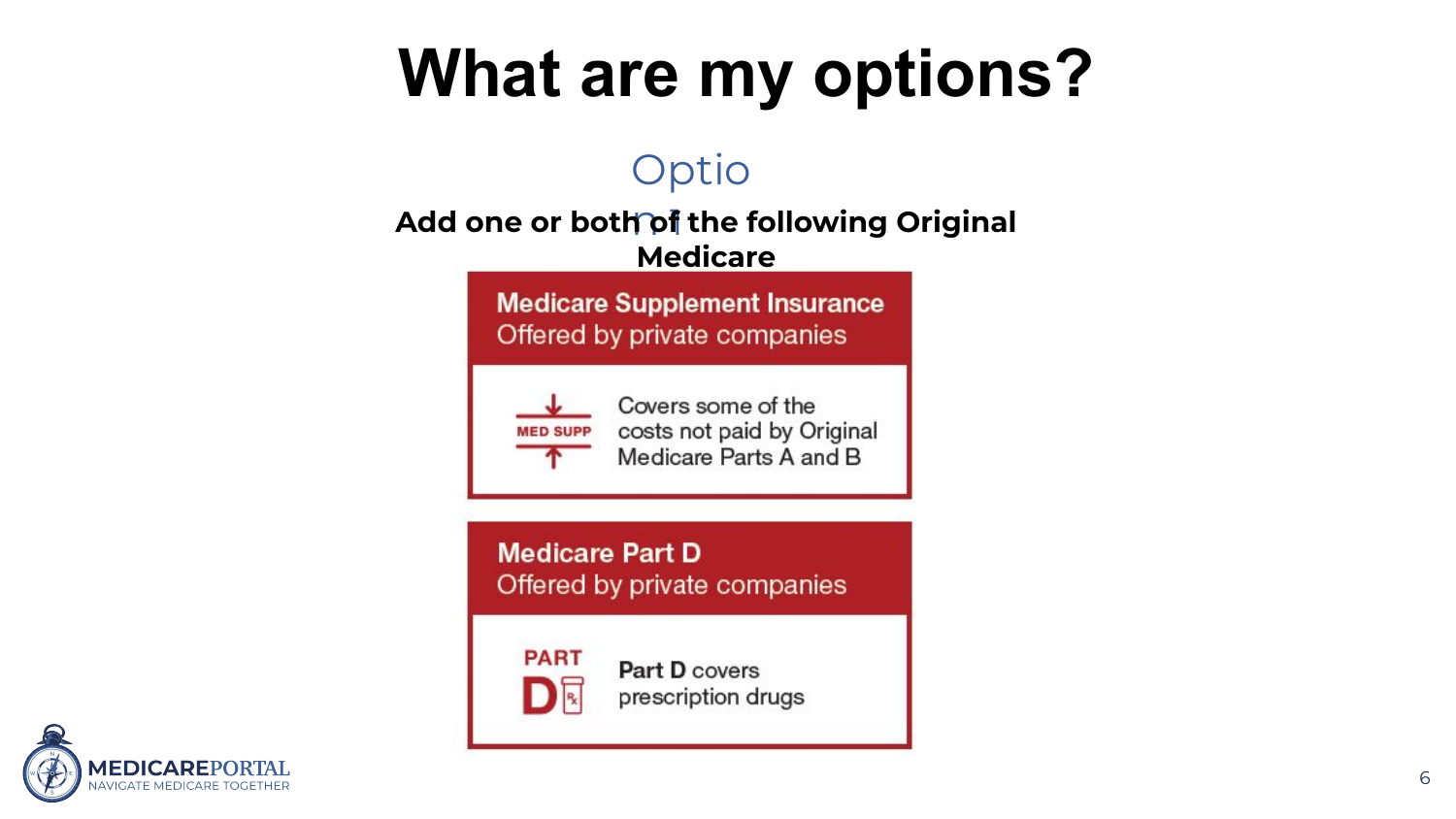## **What are my options?**

#### Option 2

#### **Choose a Medicare Advantage Plan:**

**Medicare Advantage (Part C)** Offered by private companies



**Part C** combines Part A (hospital) and Part B (doctor)



Provides additional benefits

#### **PART** DR

Most plans cover prescription drugs

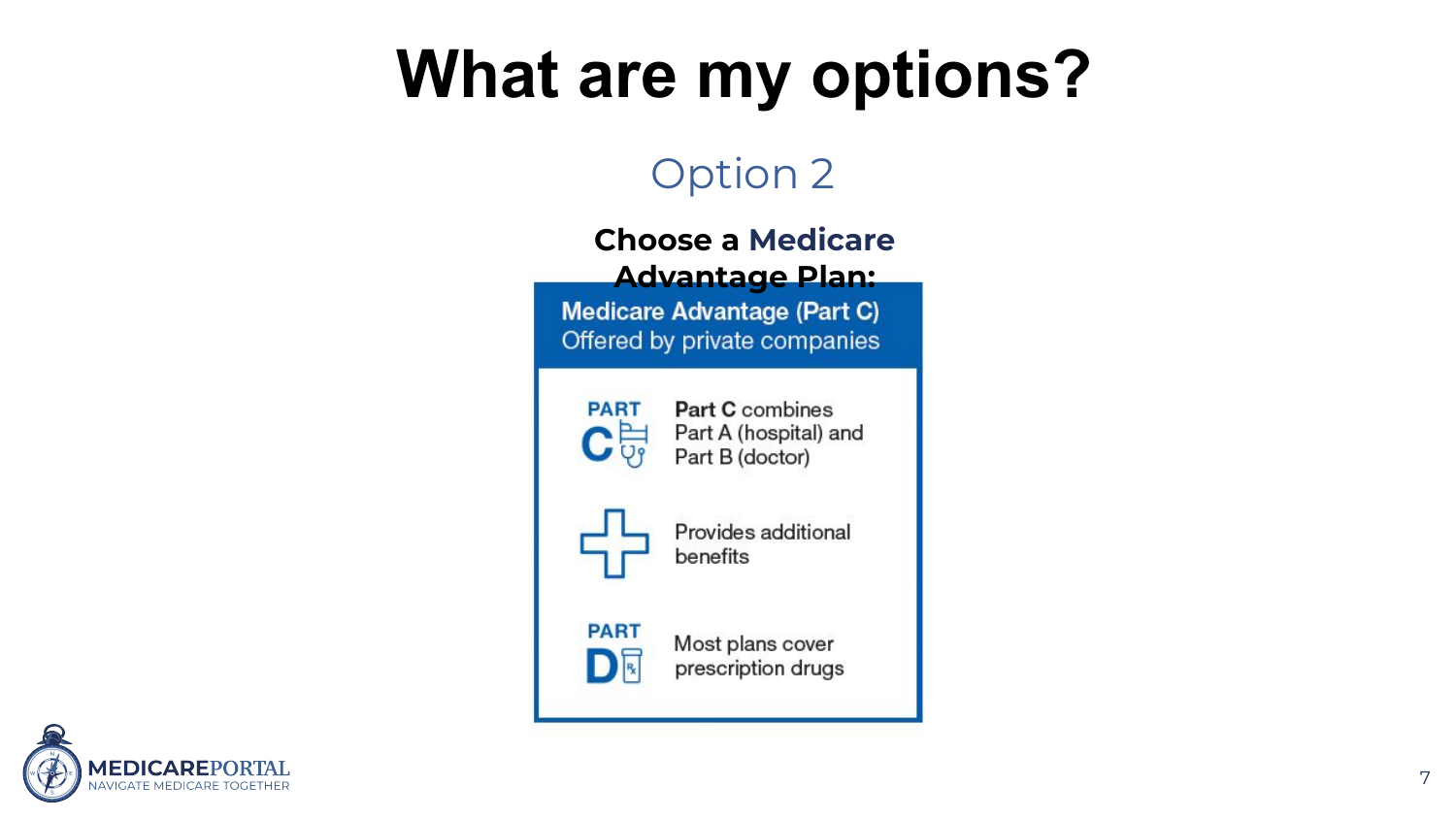### **Original Medicare**

| <b>Original Medicare</b>                                                                 |                                                                                                                 | <b>Optional</b>                                                                                              |  |
|------------------------------------------------------------------------------------------|-----------------------------------------------------------------------------------------------------------------|--------------------------------------------------------------------------------------------------------------|--|
| <b>Part A</b>                                                                            | <b>Part B</b>                                                                                                   | <b>Part D</b>                                                                                                |  |
| Provides<br>coverage for:<br>• Hospital<br>· Skilled Nursing<br>• Hospice<br>• Home Care | Provides<br>coverage for:<br>• Doctor Visits<br>· Surgery<br>• Lab Tests<br>$\cdot$ DME<br>• Preventive<br>Care | Provides<br>coverage for:<br>• Prescription<br>Drugs<br>• Brand and<br>Generic<br>• Retail and Mail<br>Order |  |

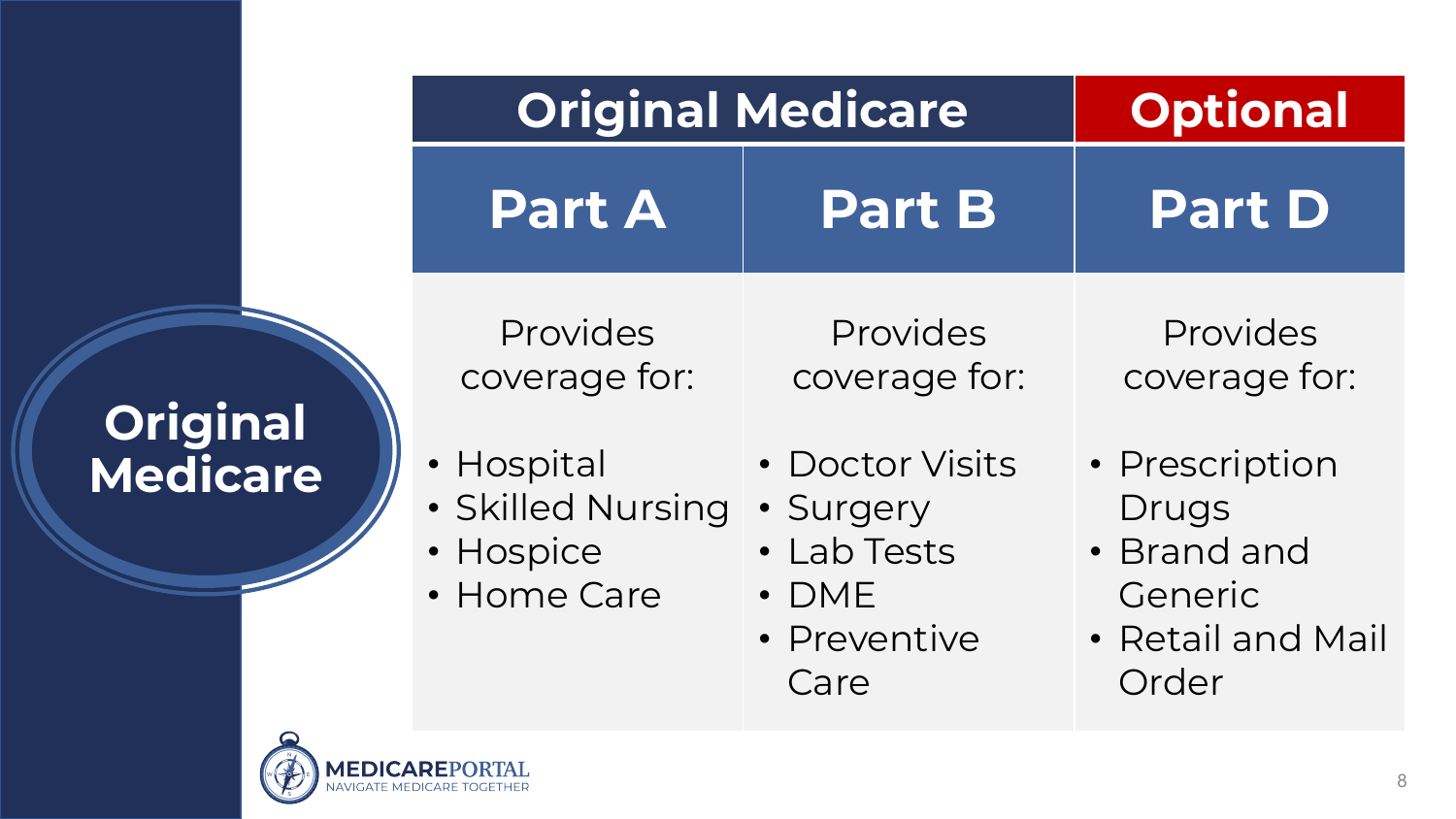# **Medicare Supplement (Medigap) Policy**





- Must be enrolled in Parts A **AND** B
- Fills secondary coverage gaps in Medicare
- Standardized benefits across all available plans
- Premiums based on age, gender, smoker and residence

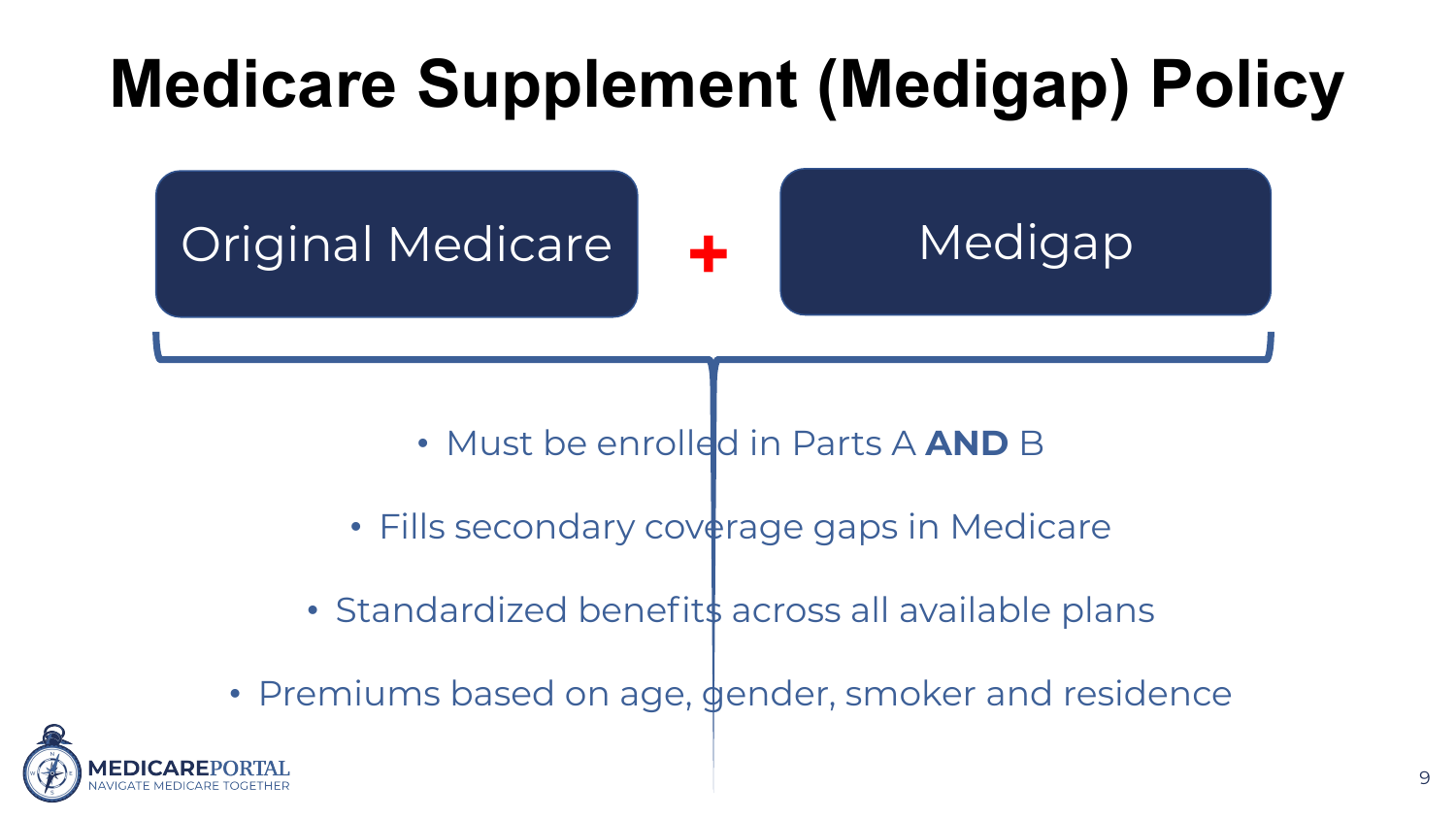|               |                                                                                                    | <b>Original Medicare</b>                                               |                                                                                                         | <b>Private Insurers/</b><br><b>Health Plans</b>                                                |  |
|---------------|----------------------------------------------------------------------------------------------------|------------------------------------------------------------------------|---------------------------------------------------------------------------------------------------------|------------------------------------------------------------------------------------------------|--|
|               | <b>Part A</b>                                                                                      | <b>Part B</b>                                                          | <b>Part D</b>                                                                                           | <b>Part C</b>                                                                                  |  |
| <b>Part C</b> | Required for<br>enrollment<br><b>Benefits</b><br>provided<br>under Part C<br>except for<br>Hospice | Required for<br>enrollment<br>All benefits<br>provided<br>under Part C | No additional<br>premium<br>Uniform<br>benefits<br>Separate<br>out-of-pocket<br>costs and no<br>maximum | $A+B+D=C$<br>Extra benefits:<br>• Dental<br>• Vision<br>• Hearing<br>$\cdot$ Gym<br>Membership |  |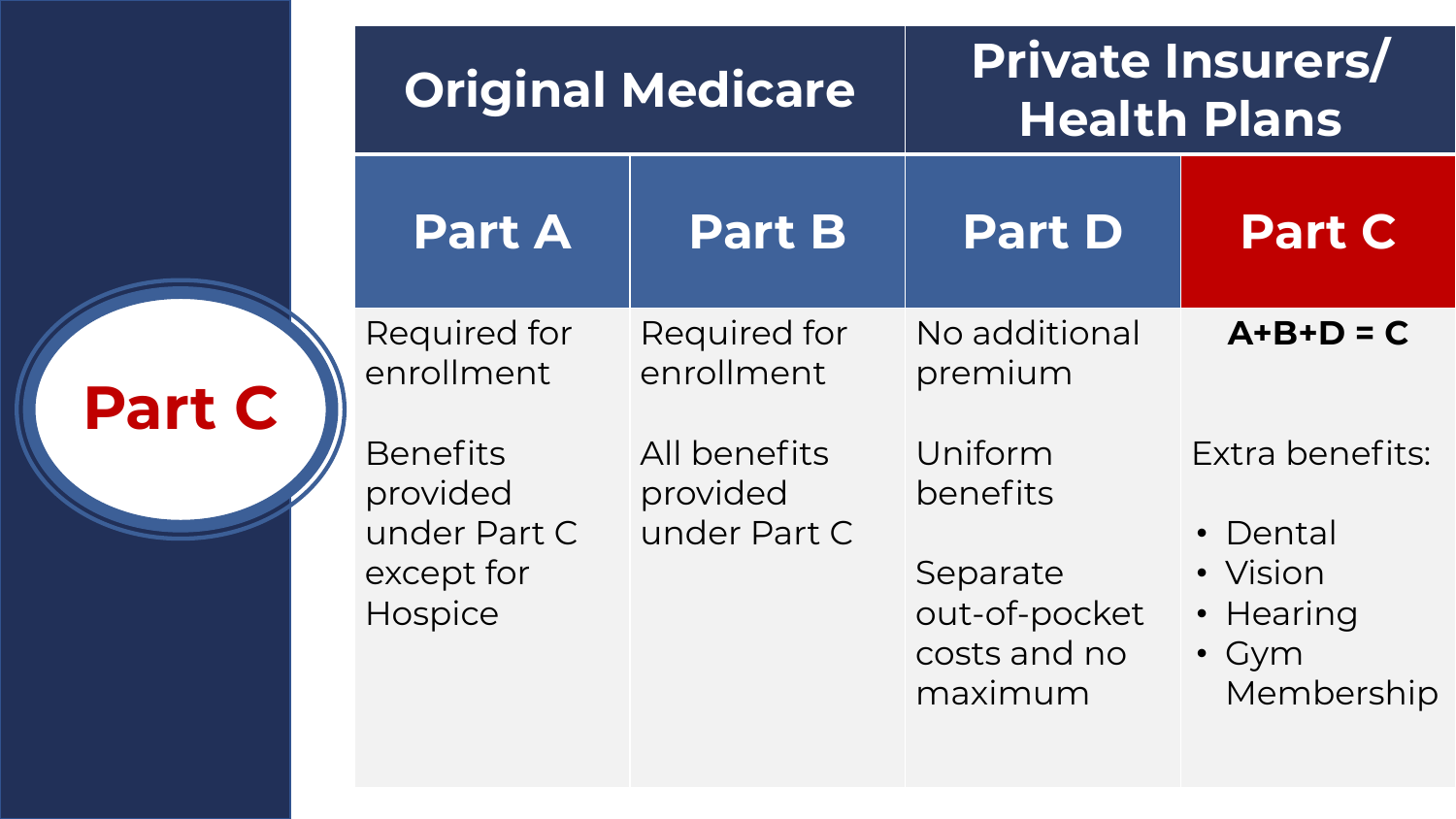## **Enrollment During IEP**



**IGATE MEDICARE TO**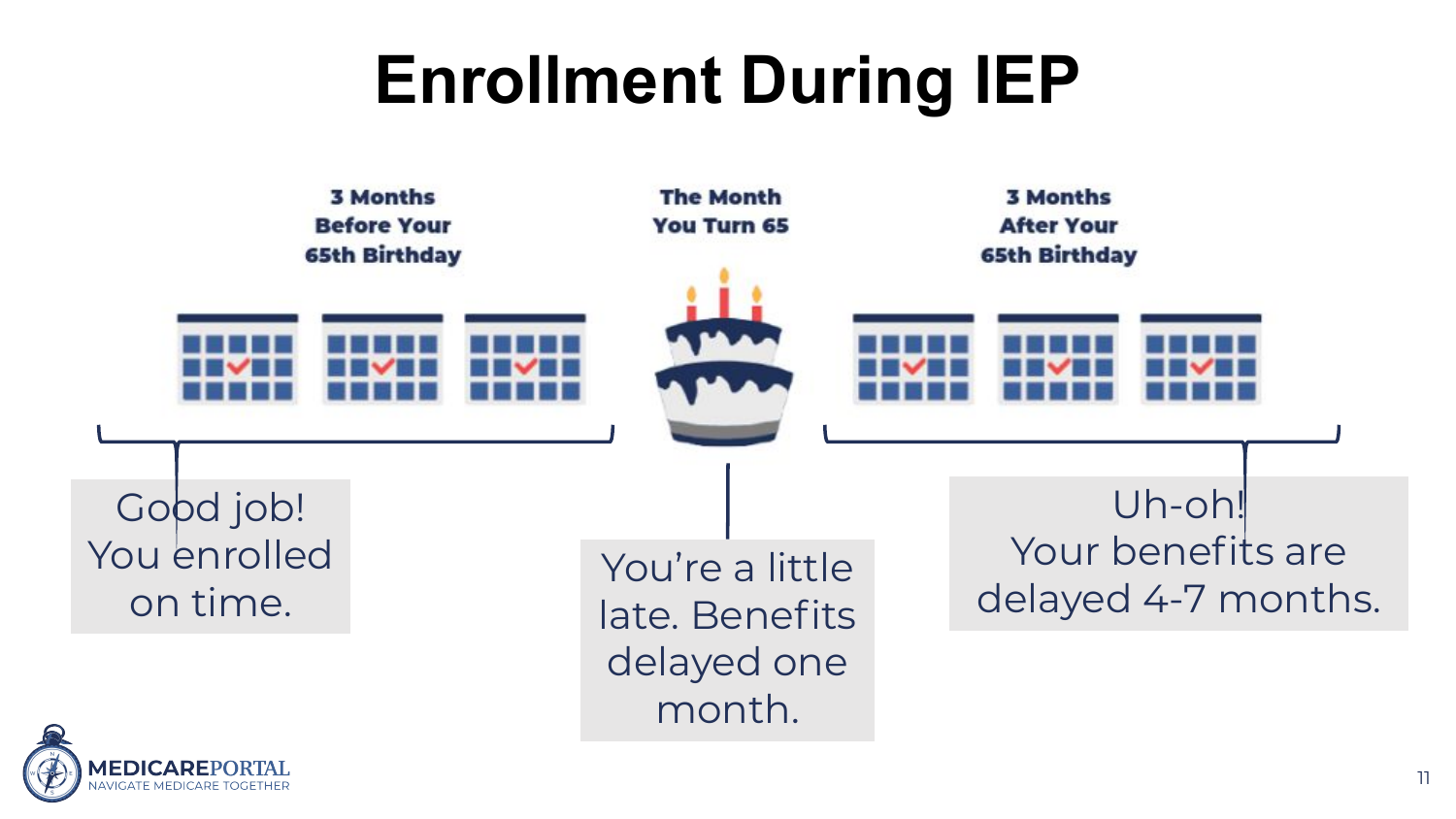### **How do I enroll in Medicare?**

#### **• Receiving SSI/Railroad Benefits prior to age 65:** Automatic Enrollment into Parts A and B

#### **• Not receiving SSI Benefits prior to age 65:**

You have to apply for Parts A and B

Important: You will receive no notifications from Medicare regarding enrollment.

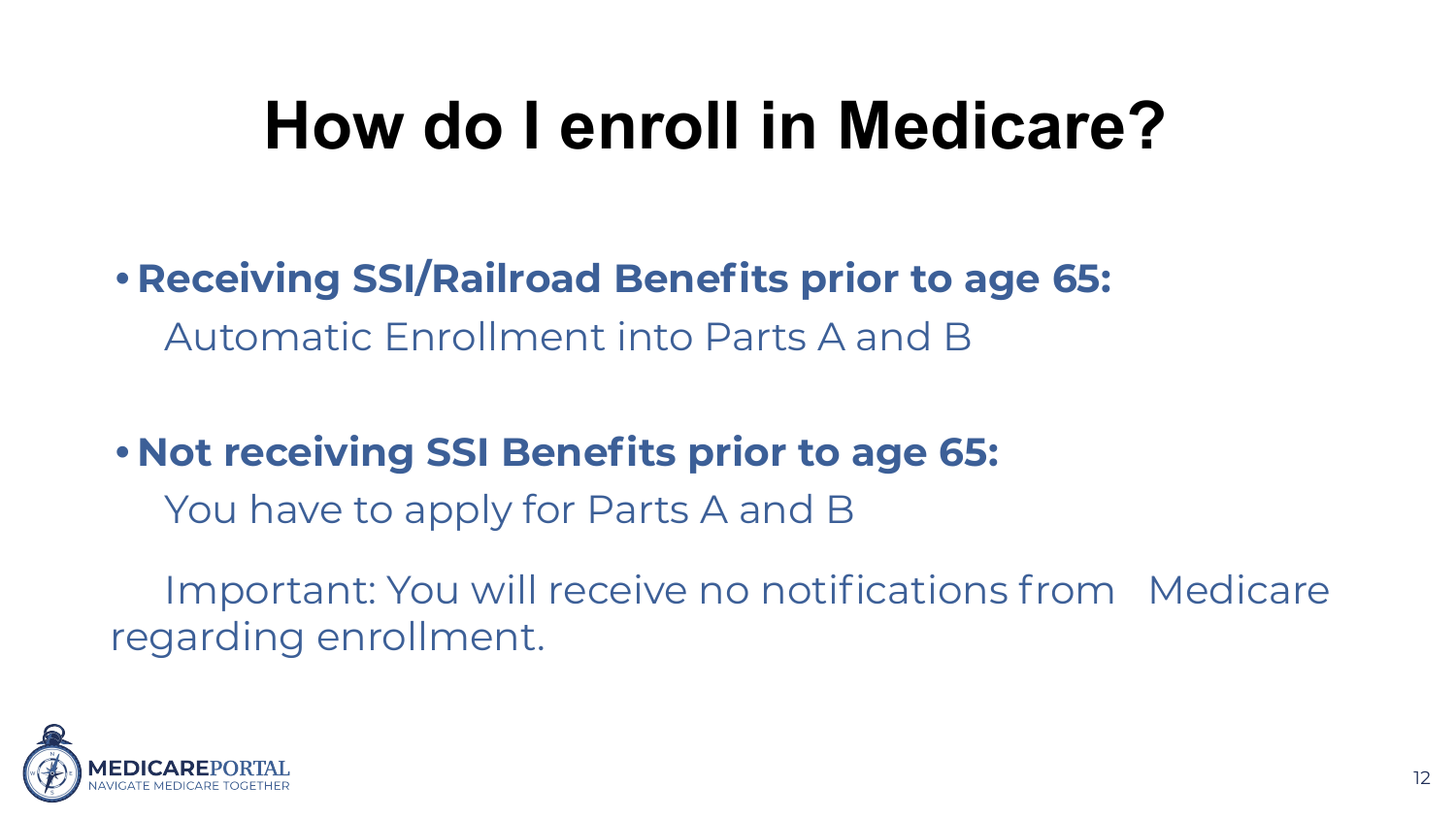# **How do I apply during my IEP?**

Enrollment Options:

- Online wws.ssa.gov (you will need a SSA account)
- In-person local SSA office (use SSA Locator to find office nearest you)
- Mail local SSA office
- Phone National Help 800-772-1213

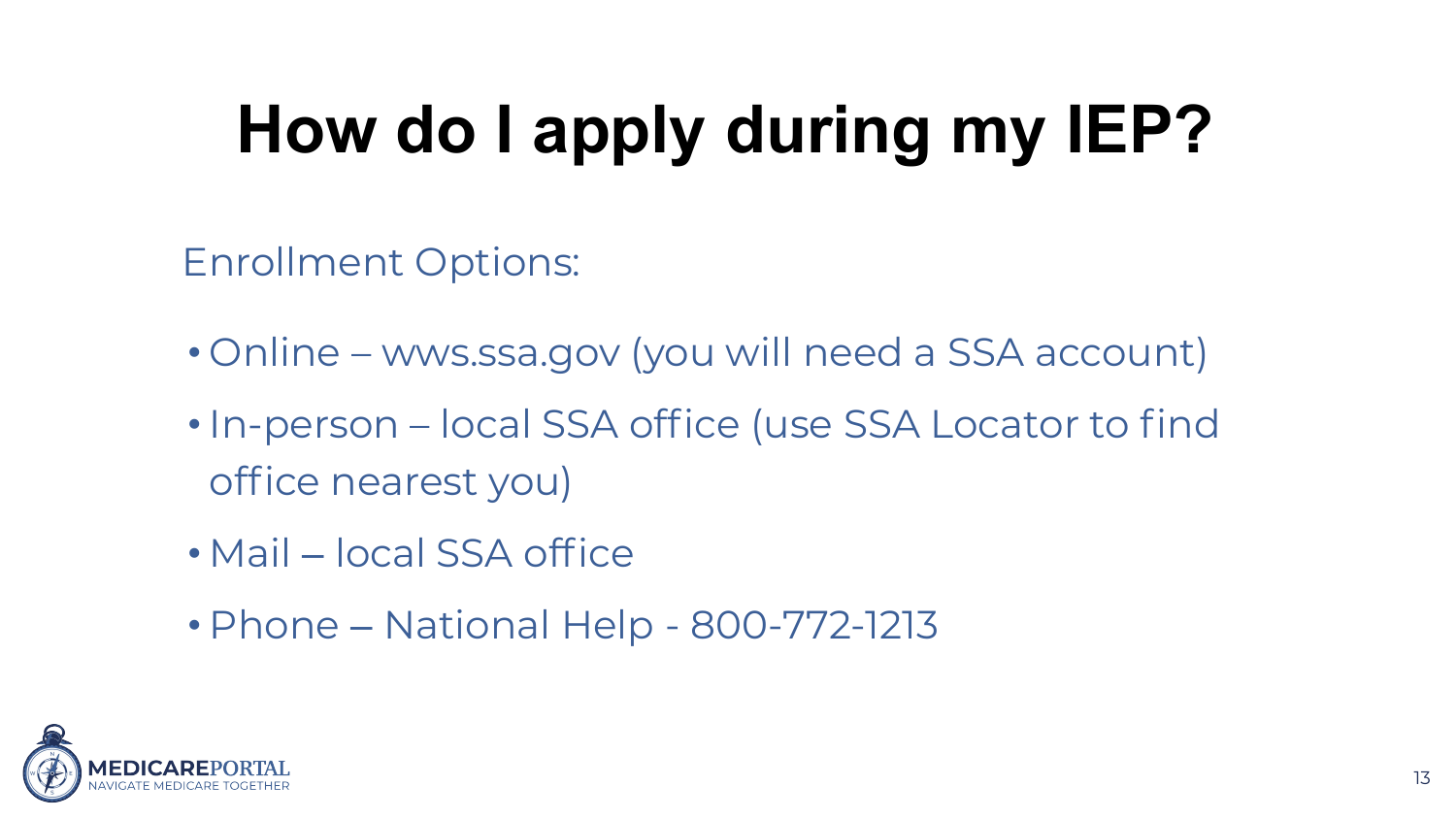### **Penalties for Parts B & D**

| <b>Plan</b>   | <b>Reason for</b><br><b>Penalty</b>                      | <b>Penalty</b>                                           | <b>Duration</b><br><b>of</b><br><b>Penalty</b> | <b>Exceptions</b>                                |
|---------------|----------------------------------------------------------|----------------------------------------------------------|------------------------------------------------|--------------------------------------------------|
| <b>Part B</b> | Didn't enroll<br>when first<br>eligible<br><b>NO SEP</b> | Late Enrollment Penalty<br>of 10% for every 12<br>months | Lifetime                                       | Qualify for a<br>Special<br>Enrollment<br>Period |
| <b>Part D</b> | Didn't enroll<br>when first<br>eligible<br><b>NO SEP</b> | Late Enrollment Penalty<br>of 1% per month               | Lifetime                                       | Qualify for a<br>Special<br>Enrollment<br>Period |

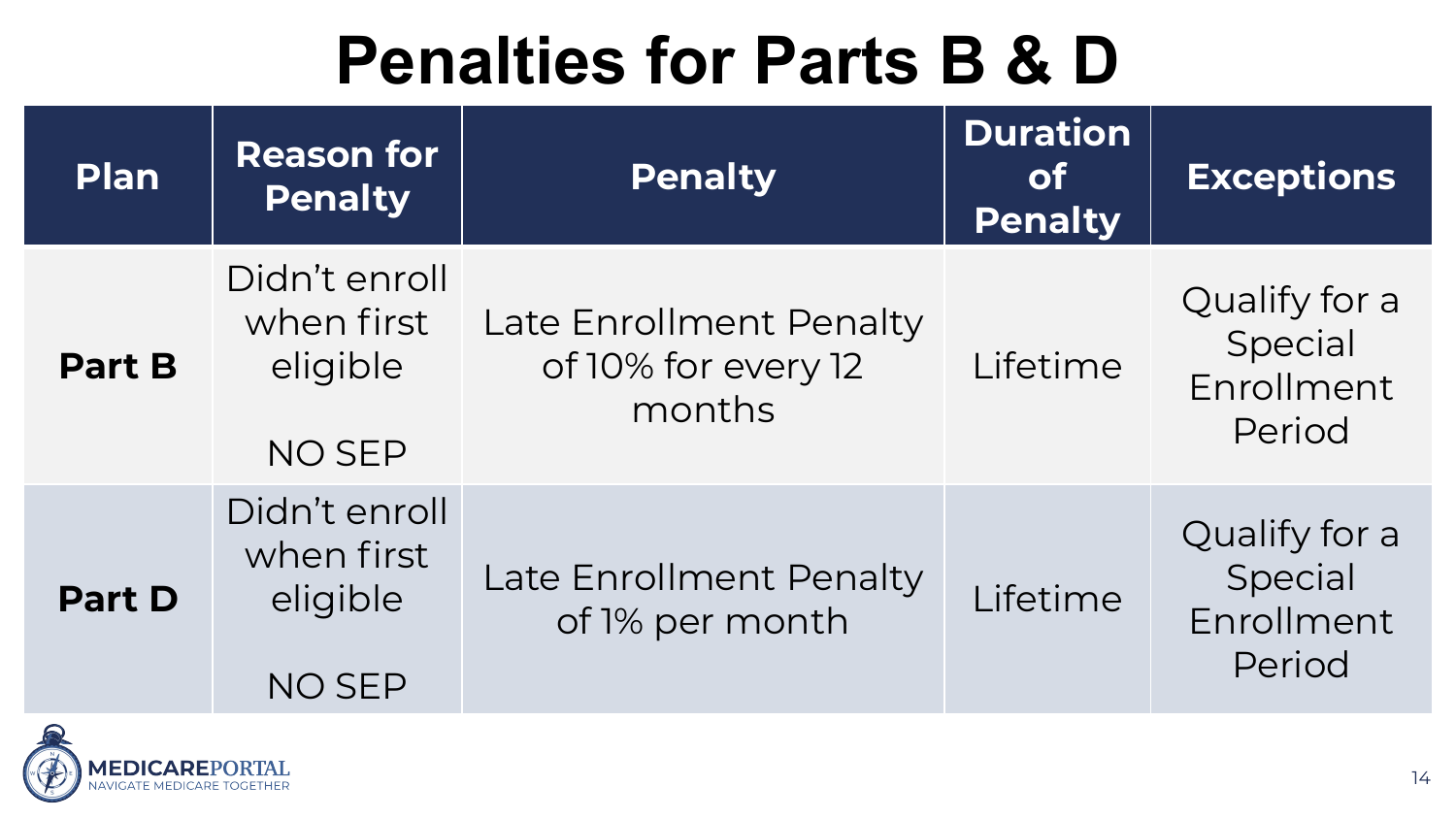### **Part B Income Related Monthly Adjustment Amount (IRMAA)**

| <b>Tier</b>     | <b>Individual MAGI</b> | <b>Married Joint</b><br><b>MAGI</b> | <b>IRMAA</b> | <b>Total Monthly</b><br><b>Premium</b> |
|-----------------|------------------------|-------------------------------------|--------------|----------------------------------------|
| <b>Baseline</b> | Up to \$88,000         | Up to \$176,000                     | \$0          | \$148.50                               |
|                 | Up to \$111,000        | Up to \$222,000                     | \$57.80      | \$207.90                               |
| $\overline{2}$  | Up to \$138,000        | Up to \$276000                      | \$144.60     | \$297.00                               |
| $\overline{3}$  | Up to \$165,000        | Up to \$330,000                     | \$231.40     | \$386.10                               |
| 4               | Up to \$500,000        | Up to \$750,000                     | \$318.10     | \$475.20                               |
| 5               | $$500,000+$            | $$750,000+$                         | \$347.00     | \$504.90<br>15                         |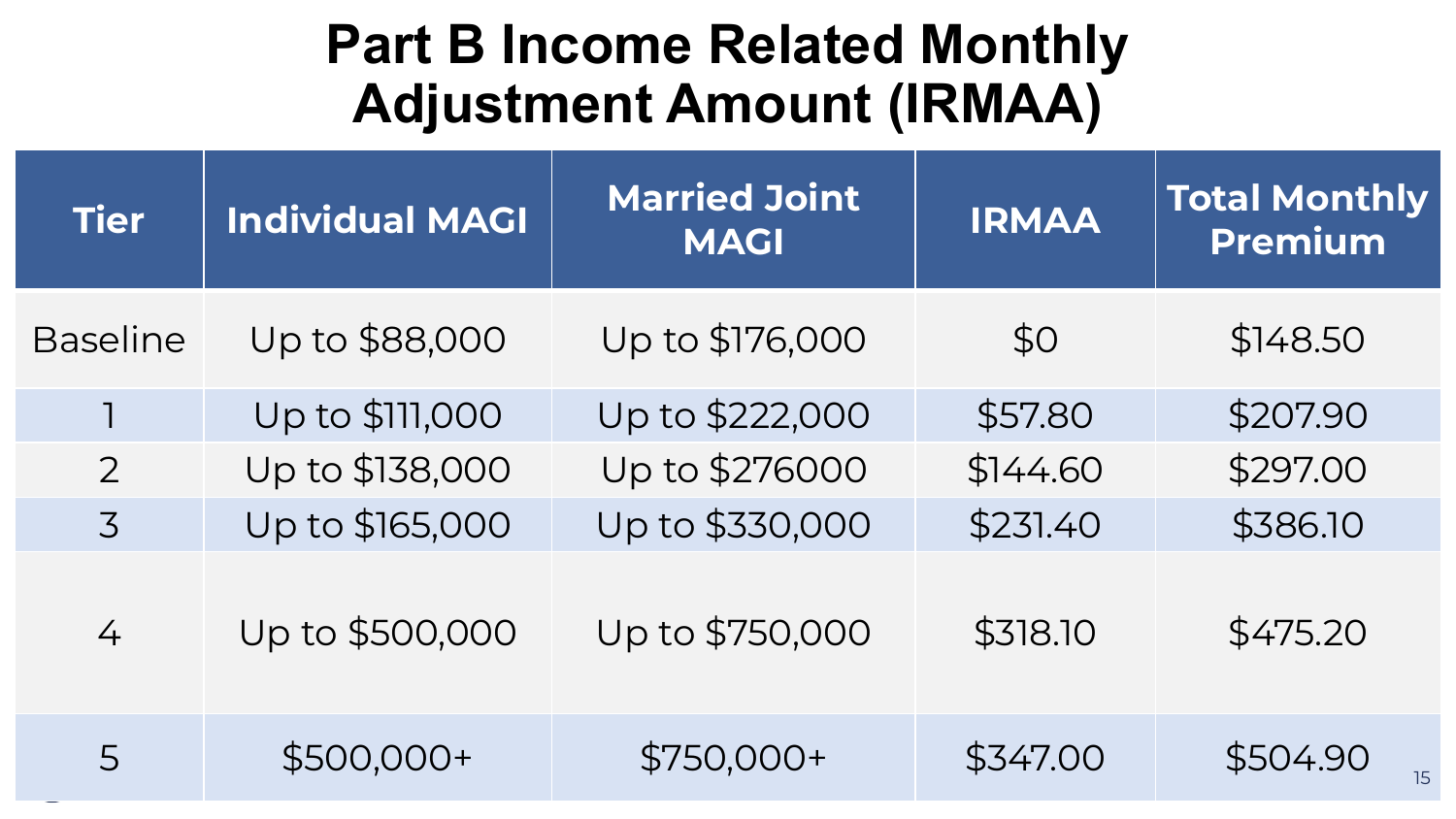# **Working past 65?**

|   | Employer has 20 or less employees                                                                                                                   | Employer has over 20 employees                                                       |  |
|---|-----------------------------------------------------------------------------------------------------------------------------------------------------|--------------------------------------------------------------------------------------|--|
|   | Medicare is your primary<br>insurance                                                                                                               | <b>Employer - Primary</b><br>Medicare - Secondary<br>Likely to Enroll in Part A Only |  |
|   | Failure to maintain creditable coverage for Part B/D could result in<br>penalties. Check with your HR department for creditable coverage<br>status. |                                                                                      |  |
| 3 | By maintaining creditable coverage, you create a <b>Special</b><br><b>Enrollment Period (SEP)</b> allowing you to enroll penalty-free.              |                                                                                      |  |

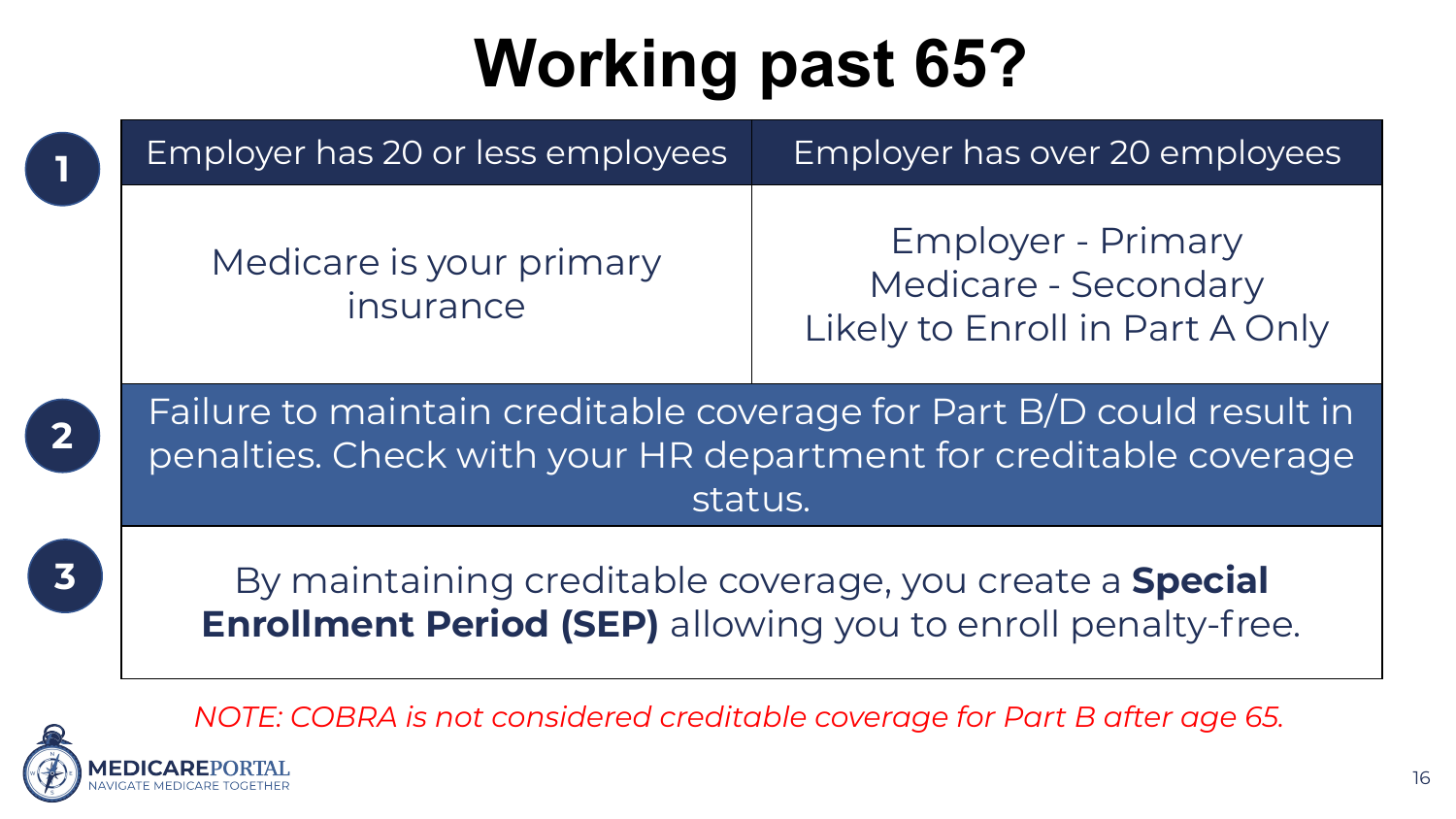### **Applying during a Special Enrollment Period?**

### **Options:**

- •Online SSA SEP webpage
- •Mail your local SSA office (use SSA Locator)
- •In-person your local SSA office

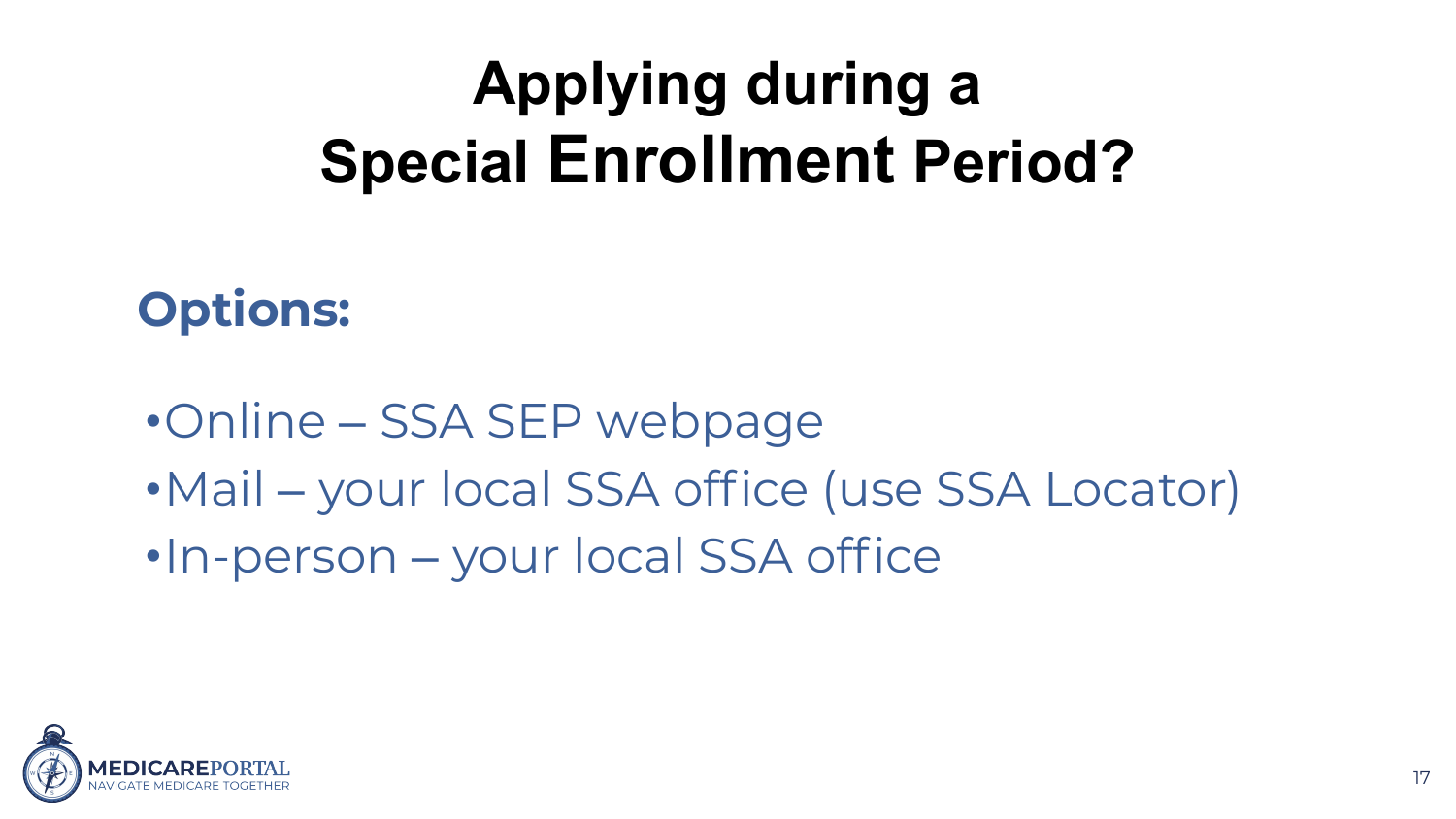# **Important Things to Know and Do!**

- ✔ Know your IEP and don't be late!
- ✔ Receiving SSA, do nothing. Everyone else, take action!
- ✔ Understand Original Medicare vs Medicare Advantage.
- $\vee$  Check with your providers for what Medicare plans they accept.
- ✔ Know your employer size if working past 65.
- $\boldsymbol{\mathsf{v}}$  Ask questions.





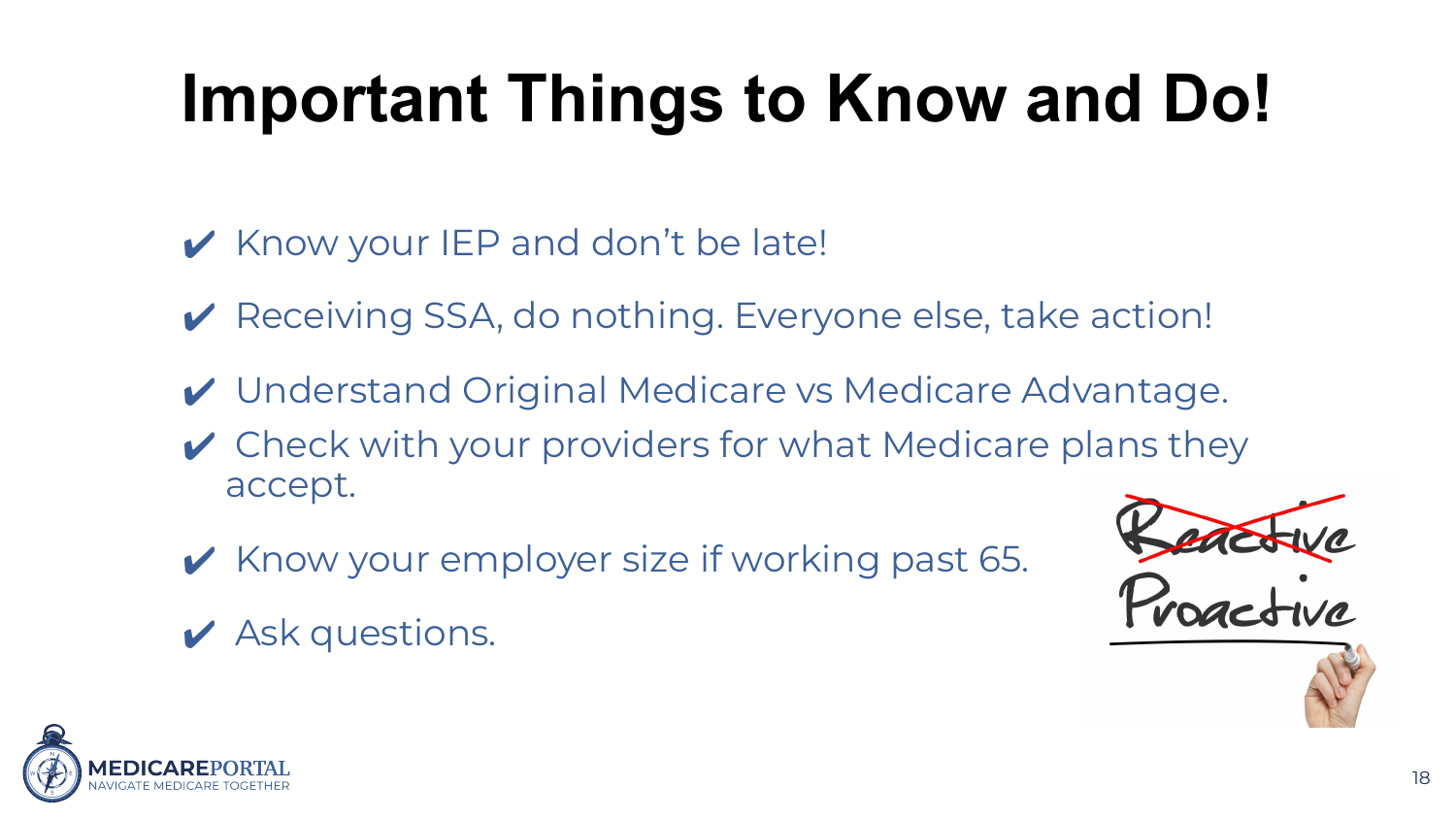### **Final Thoughts**

| <b>Medicare can be</b><br>confusing and<br>frustrating. | Start early, research<br>and make sure you<br>understand your<br>enrollment periods. | Medicare is an<br>individual decision.                         |
|---------------------------------------------------------|--------------------------------------------------------------------------------------|----------------------------------------------------------------|
| Select the policies that $\mid$<br>work best for you.   | <b>Select plans that</b><br>meets your medical<br>needs first.                       | Know the costs of<br>your plans as they go<br>beyond premiums. |

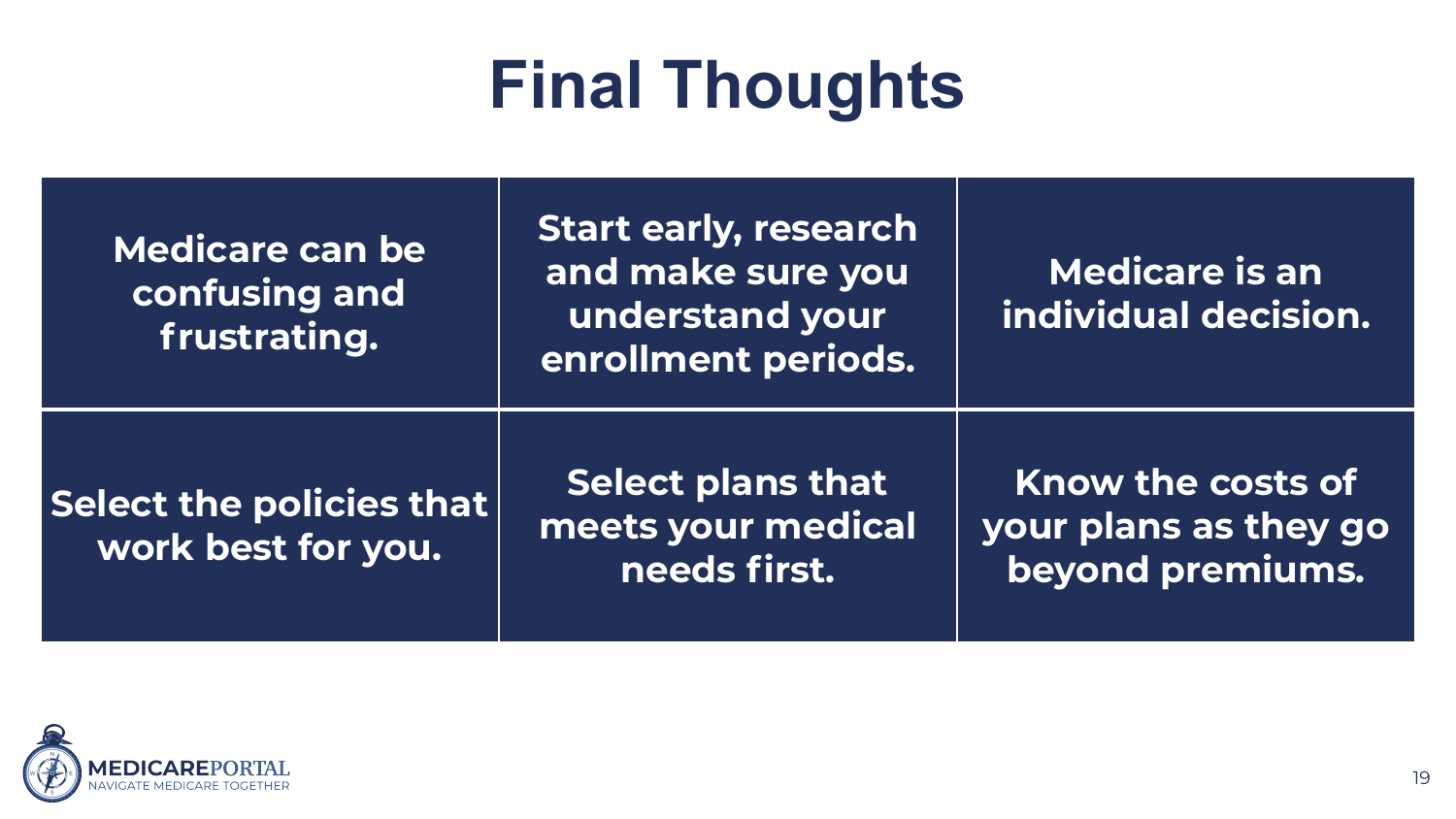### **Helpful Resources**

#### **Online:**

- www.ssa.gov
- www.medicare.gov
- www.mymedicare.gov
- Medicare APP: What's Covered (smart phone)
- www.medicareportal.org

#### **Local Help:**

- •Medicare Portal
- •Local SSA Offices